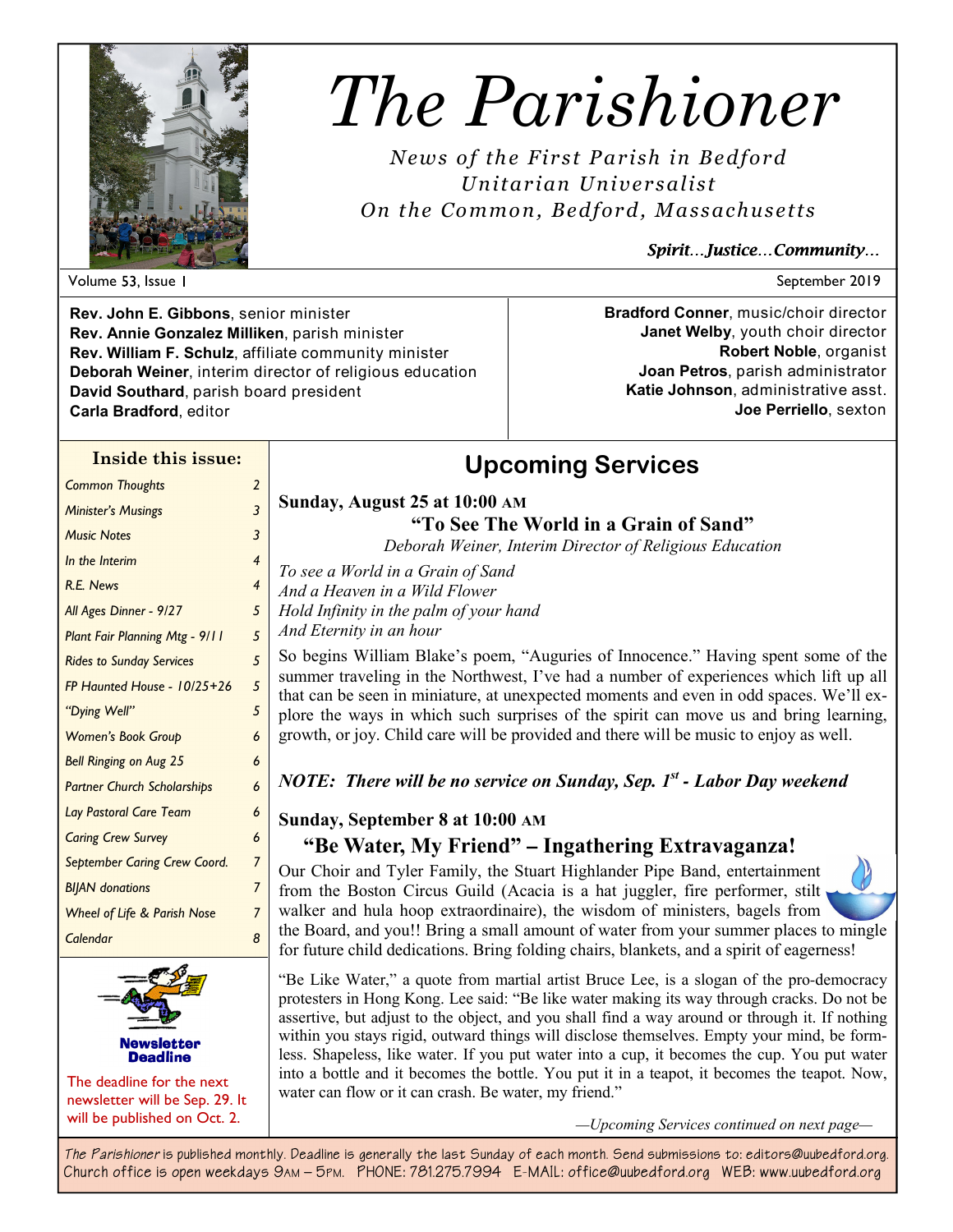**Upcoming Services** *(continued from p. 1)*

#### **Sunday, September 15 at 10:00 AM**

#### **"Teflon and Velcro"**

#### *Cantor Barbara Ostfeld is our guest preacher*

Barbara is the first female cantor in the history of Judaism. Her story is, uh, a big deal. She is a pioneer, a heroine, a glass-ceiling breaker. She served Jewish congregations, then became the director of placement for all Reform cantors. She is, to some, a goddess. To me (John Gibbons), she was my lab partner in freshman biology at York High School in Elmhurst, Illinois. We messed with fruit flies and dissected earthworms and frogs. She remembers some other things, some of which she divulges in a new memoir, *Catbird, A Memoir by Barbi Prim* (we'll have copies for sale). Barbara lives in Buffalo, NY with her family. As for her sermon with us, Barbara says, "Slippery lessons and sticky lessons as the High Holidays approach. The things one Jew has learned about repentance."

#### **Sunday, September 22 at 10:00 AM**

#### **"Preemptive Radical Inclusion"**

*CB Beal, guest preacher*

CB Beal, M.Div. specializes in facilitating learning experiences that involve issues of marginalization, oppression, and privilege; helping participants hold the complexities of our lives in perspective, and co-creating a safe[r] brave[r] space within which people can learn and grow. CB is a frequent presenter and consultant in congregations and schools in the northeast in anti-bias education, Preemptive Radical Inclusion, safer communities/congregations, and supporting LGBQ and gender creative and trans/non-binary children and youth in schools and youth-serving organizations. They are sexuality and consent educator and an Our Whole Lives trainer and trainer of trainers. Prior to full-time consulting, CB was a Director of Religious Education for 16 years.

#### **Sunday, September 29 at 10:00 AM**

#### **"(Not) Famous (Not) Last Words"**

*Rev. John Gibbons preaching (before embarking on a 3-month sabbatical, Oct thru Dec)* Including a Ceremony of Child Dedication

# **Common Thoughts**

I'd never heard of Ann Snitow when I read her obituary last week. She was a feminist writer, teacher, and passionate activist. She was a pro-sex partisan in the 1970's "sex wars" that had feminists battling one another over issues of sexuality and pornography. While she took sides, the obit notes, "Ms. Snitow was known for being analytical not polemical, for raising questions, not supplying answers, and above all, for embracing ambiguity and uncertainty." She said, "Feminism keeps changing – and should. Uncertainty: What an odd banner to fly under – but there it is."

Reading Snitow's words, I found myself thinking that the best attributes of her kind of feminism are also the best attributes of Unitarian Universalism. Feminism, she said, is about "feeling powerful, feeling alive, feeling in possession of my own life."

See if what Snitow says about feminism doesn't also describe our kind of Unitarian Universalism:

"Feminism offers a life of significance, as does work in any great social movement. It gives individuals a feeling of being in history, of being actors no longer sequestered

or left outside," and of being capable of changing their situation. "To believe that," she said, "and to act on that belief even with skepticism, is to have an extremely exciting and kinetic relationship not only to ourselves but to the world."

As we embark on another year at First Parish, often beset by calamities both political and personal, and facing enormous unknowns, may we take sides, while also embracing the ambiguities and uncertainties. May we embody lives of significance, knowing that we can make history and that we are capable of changing our situation. May we continue to raise questions, even when we are short of answers.

May we too feel powerful, feel alive, and feel in possession of our own lives.

Like Snitow's kind of feminism, we Unitarian Universalists keep changing – and should. We too fly under the odd banner of uncertainty. But there it is.

Long may we wave,

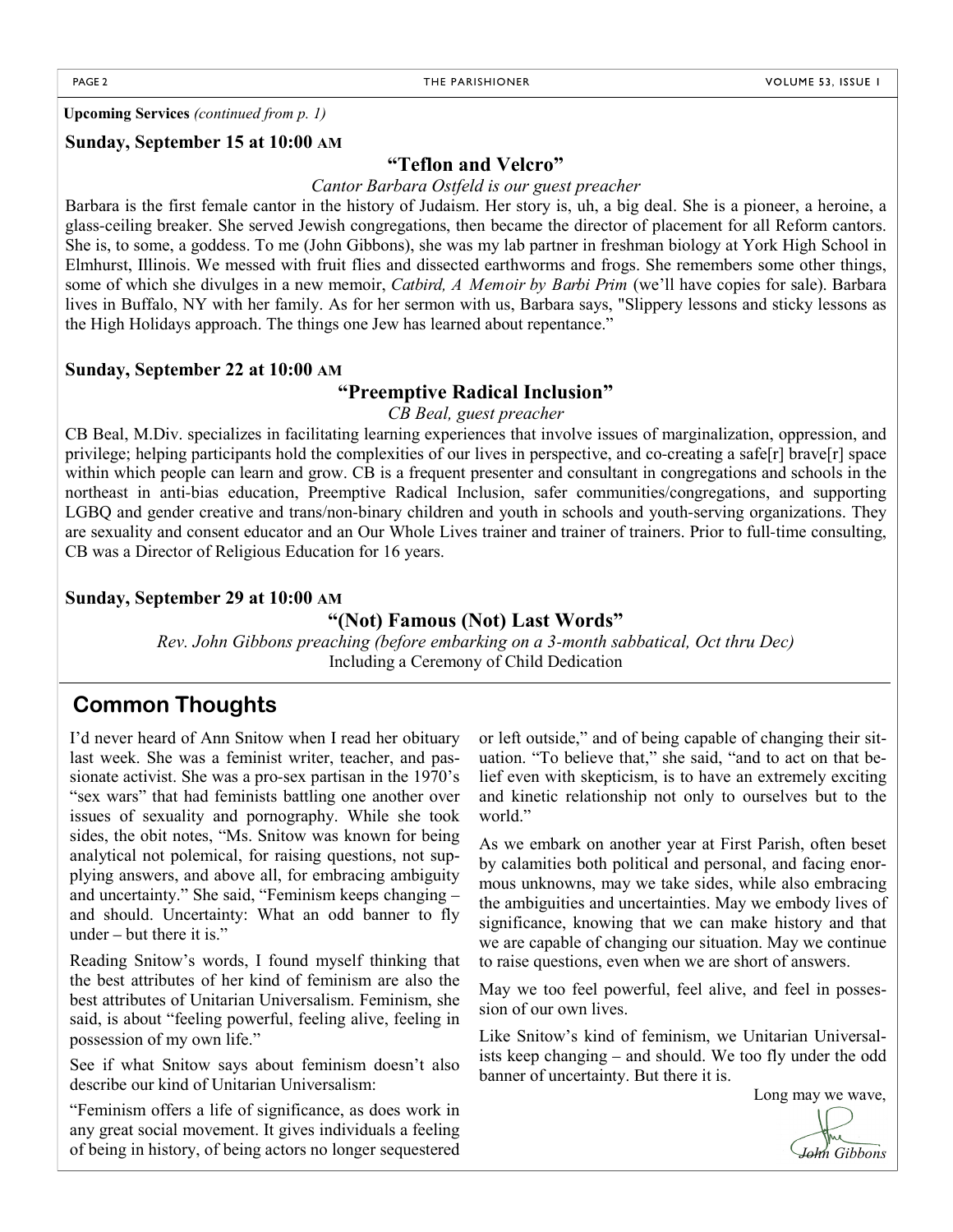# **Minister's Musings**

September has always been my favorite month. Partially it's because I was a nerdy little kid who loved going back to school more than I loved summer vacation. Partially it's because the fall, with beautiful leaves, cozy sweaters and delicious autumn foods is my favorite season. Partially it's because my birthday is in September. Perhaps then it's not surprising that I also got married in September. And I seemed to have passed on my love for the month to my child who was due in mid-August four years ago and held out as long as she could, finally emerging into this world around 2am on September  $1<sup>st</sup>$ .

But it's more than just the weather, food, birthdays and anniversary. It's also something about the in-between feeling of September. It's not quite summer but it's not quite fall yet. It's warm and cool. It's a time of transition for students and teachers. Plus it's transition time for church life, out of a time of quiet back into the fullness of our community life. Transition can be unsettling. We humans are creatures of habit, we love routines and familiarity. Yet transition is also exciting, opening us to new possibilities, disrupting our patterns enough to allow us to find new ways of moving in the world.

As we enter this church year I am excited for us to lean into the beautiful uncomfortable possibilities of transition. We are leaning toward John's well-earned 3-month sabbatical October through December and toward one more year with Deb as our interim Director of Religious Education. We are leaning into the unknown of continuing as a sanctuary congregation. We'll also be leaning this fall into what UU consultant CB Beal calls "preemptive radical inclusion." What does it look like for our congregation to be proactive about fully including everyone who is or could be in our community? I'm excited to find out with you all!

So take a deep breath. Can you smell the apples growing? The cider donuts frying? The smell of fresh school supplies being opened? Let's embrace this September magic as we move back into our church year together.



*"Choral Music is not one of life's frills. It's something that goes to the very heart of our humanity, our sense of community and our souls. You express, when you sing, your soul in song. And when you get together with a group of other singers, it becomes more than* 

*the sum of the parts. All of the people are pouring out their hearts and souls in perfect harmony … which is kind of an emblem for what we need in this world. That's a lesson for our times and for all times. Music connects the human race, and choral music is a supreme example of this wonderful and beautiful power."*

– composer, arranger, conductor, educator John Rutter (b. 1945)

For me every year at First Parish is the start of a new adventure. This begins my 15<sup>th</sup> year at First Parish. **Robert Noble** and Ste**ve Sussman** are back as our regular keyboard players (with **Bob Tyler** and other pianists/instrumentalists making guest appearances) and **Janet Welby** will continue to be our terrific director of the Senior and Junior Youth Choirs and Kidsing.

Here's the music for upcoming Sunday services –

Sep. 8: For In-Gathering we will have the return of the Stuart Highlanders bagpipers. As many know, they add a special thrill to the proceedings. Bob Tyler will also be joining us to play piano along with Fran Tyler to add vocals. Other exciting guests may show up as well! The adult choir will make a brief appearance singing "When I'm Sixty-Four" by Paul McCartney (in honor of Grandparents Day) with an appearance by Elizabeth Connors – clarinet. It will be good to be together again!

Sep. 15: Steve Sussman will be playing piano.

Sep. 22: Robert Noble will be playing organ. The adult choir will be singing a perennial favorite, "Over the Rainbow," with a slight Hawaiian twist and accompanied by Dan Prior on ukulele.

Sep. 29: Steve Sussman will return playing piano and the adult choir will sing Randall Thompson's evergreen, "Choose Something Like a Star".

Oct. 6: Robert Noble will be playing organ; the music of Felix Mendelssohn-Bartholdy will be featured as the adult choir reprises "Hear My Prayer" with Cynthia Mork as soloist.

Isn't it time to think about joining the adult choir? Now is a great time to do that! We've got terrific plans for this coming year including music for Christmas Eve honoring New England composer, Randall Thompson, as well as delightful carols arranged by British composer, David Willcocks, in honor of his centenary; other musical plans include music in the winter and spring to honor the Beethoven bicentenary, and great music by Handel, Haydn and others for Music Sunday 2020. Don't wait. Join now!

> *—Bradford Conner* Music Director

*Annie*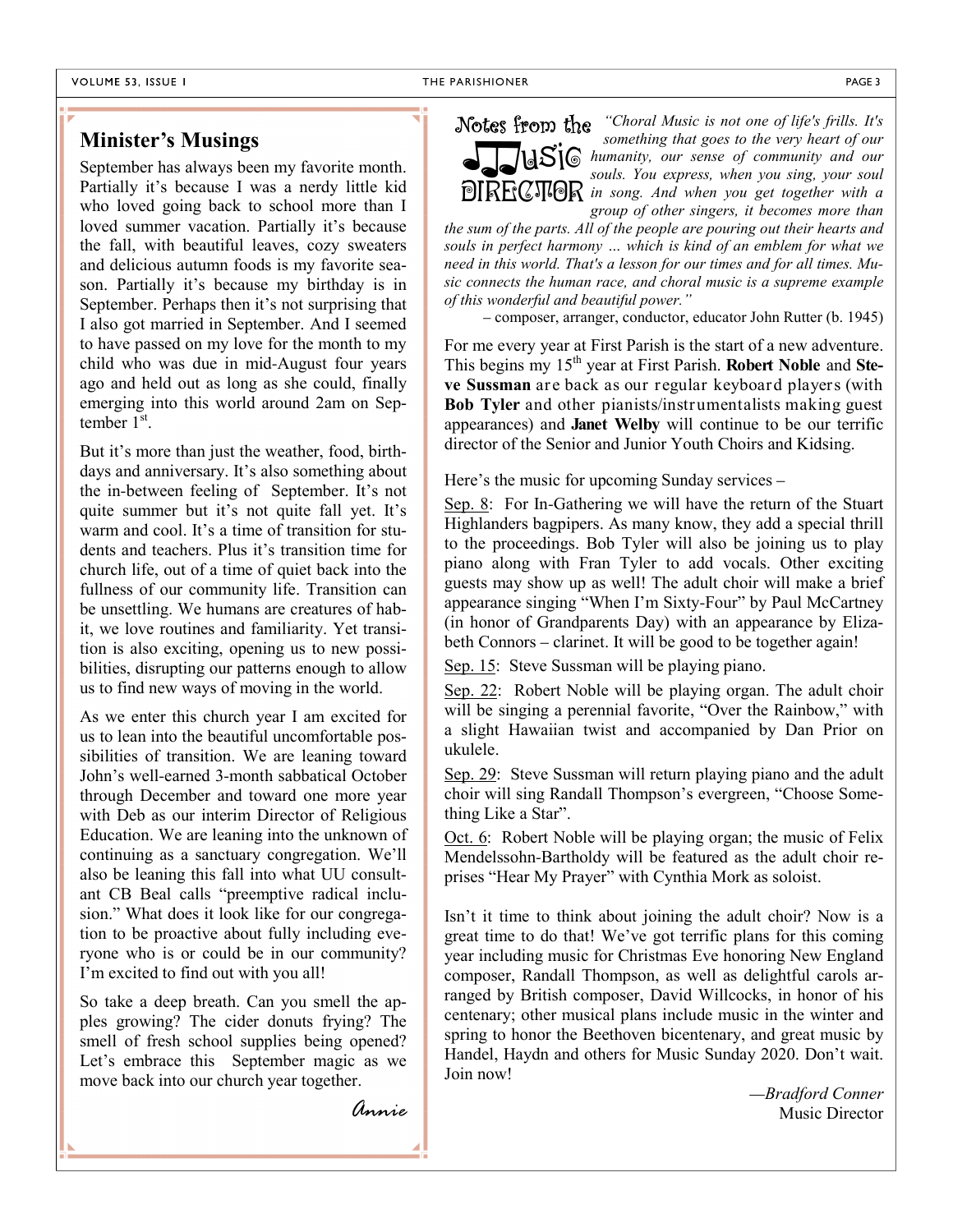#### *In the Interim –* **Dreaming**

The calendar says it's still summer (and the temperatures do as well), but the reality is that we're looking ahead toward Ingathering Sunday, the coming of fall, and the church year that lies ahead. Your ministry and support staff at First Parish are now moving back into 'church work and ministry' mode and preparing for Sundays from the end of August well into the fall and winter.

For me it's been a summer on the move: a mix of continuing education, service, and relaxing. General Assembly in Spokane included learning about building worshipful communities and dismantling white supremacy through changes in our governance and ways of 'doing church' together; a brief visit to Glacier National Park; attending the Association of UU Music Ministries conference which included learning about dismantling white supremacy and exclusionary behaviors as witnessed through our practices of offering, and leading, worship and music. I also traveled to the Pine Ridge Indian Reservation in South Dakota, the poorest community in the US, to work with the Lakota people preparing for their ritual Sun Dance; visited the town of Deadwood, SD (inspiration for the HBO series, "Deadwood"), visited the graves of Wild Bill Hickock and Calamity Jane in the midst of the second-largest biker gathering in the US (there are stories - ask me!)

Just this week, I joined friends on the banks of Lake Winnipesaukee for a real retreat...painting, reading, playing board games, visiting Canterbury Shaker Village, cooking, napping...delicious. I tried not to read the New York Times or Washington Post, kept looking at the sun and the loons, and focused on the ways that we, as members of faith communities, can keep hope alive in an increasingly dysfunctional society.

And now, we're back...and soon we anticipate that you will be, too. So this seems like a good time to ask some of the forward-tilting questions that might guide us onward: how do we want to provide religious growth and faith development here at First Parish while too many say "I don't have time to volunteer"? Or when the muchbeloved athletic coach requires children and youth to practice on Sundays instead of joining in faith formation activities? How do we offer the best youth programs, Our Whole Lives programming, and teaching teams when our lives are full of too-much-going-on?

Our religious education teaching teams need your support in order to function effectively. So if you have been delaying your offer to help, for your church, your children, grandchildren or the youth you smile at in church – please know that we need you, NOW. I welcome your email or phone call to me or any member of the Religious Education Committee to ask, "how can I help?"

It is time to dream: an exciting dream rather than one that is ordinary. Dreams come in many shapes and sizes – practical and fantastic. To fulfill the dreams of the members and friends of First Parish, all of us need to be willing to put our hands, and hearts, to the work – and those imaginations will lift the congregation higher. In this time of soft rememberings of summer and gazing toward the autumn, I invite your dreams and your hands to join in a labor that has the promise of yielding great things.

Welcome and welcome home, yet again.

*Deb* 

#### **Religious Education News**

#### *Our RE Library is Nearly Ready for Business!*

The new REsource Room and Lending Library in room L01 (next to the elevator, lower level) is almost ready for its grand opening! Our professional organizer helped us set up the room with curricula – neatly organized and tagged – and thanks to many of you who have donated books, we've got a lovely children/ youth library ready to go. We could still use a few items: an area rug, a small table and a couple of comfy chairs for younger children (bean bag chairs might be a nice option). A couple of soft standing lights might also be welcome. If you have an item to donate, please let Deb Weiner (dre@uubedford.org) know.

#### *Story Basket Makers - the Time is Now!*

Spirit Play, the Montessori-based program that helps young children understand UU values and beliefs through stories, shared experience, and free play, will be making its debut at First Parish this fall for our Kindergarten and Grade 1 children! The curriculum uses story baskets to help tell beloved stories with UU values. We have our list of stories that we'll be using ready to go and now's the time for us to bring together people who enjoy using their creative skills to assemble story baskets for the stories that we have selected for this program. Are you interested in helping us make our Story Baskets? Please contact Deb Weiner! dre@uubedford.org. We will be having a story basket workshop (and you can also work on them independently).

#### *Pre-emptive Radical Inclusion: A Workshop for All – and especially those who teach or mentor children and youth*

At First Parish we continue to support the religious growth and learning of our teachers and mentors. We are delighted that CB Beal, M.Div., will join us on Sunday, Sep. 22 to lead worship and facilitate a workshop that will explore how we live covenant and connection as a community in a way that increases inclusion, equity, and justice. Preemptive Radical Inclusion is about engaging "all of us together" for the purpose of living our principles in a new way. We will examine our commitments, our openness to intentionally create a community of welcome, and our willingness to put down past assumptions, beliefs and behaviors in order to move collectively in a way that helps bend the moral arc of the universe toward justice.

The workshop will begin at 11:45 with a light lunch and will conclude at 3:00; child care will be offered and we hope that all teachers, mentors, advisors, teen teachers AND all of the congregation will join us. Watch for more information about signing up!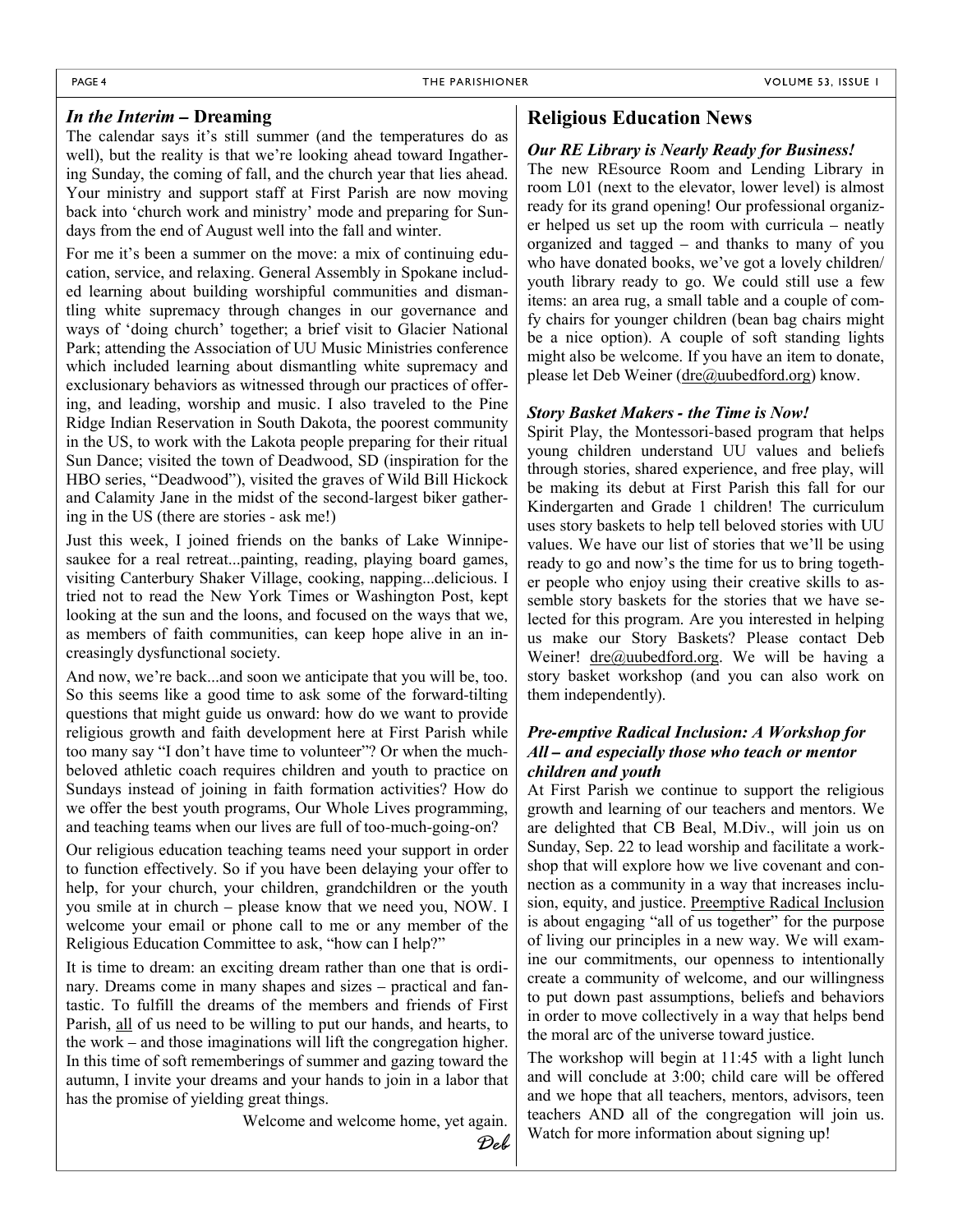# **All Ages Dinner- Friday Sept. 27**

The Green Sanctuary Committee is hosting an all-ages pasta dinner at the church on Friday evening, Sept. 27, from 5:30-8:30PM, and you're invited! Join us and let's connect, young and old. Childcare will be available (please contact Deb Weiner at bedforddre@gmail.com or 781-275-7994 for childcare). RSVP to Corinne Doud at  $cordoud@gmail.com$ : it would be helpful for dinner planning. There will also be some earth focused activities at the event. Please let Corinne know if you can provide transportation to parishioners who are unable to come otherwise. If you want to contribute locally grown veggies for the salad or homemade bread for the event, please contact Janet Powers (yapofarm@gmail.com).

# **Plant Fair Planning**

There will be a planning meeting for the Annual First Parish Plant and Craft Fair from 7-8:30PM on Wednesday, Sept. 11, at First Parish. The meeting will be in one of the upstairs classrooms, so check the schedule board when you come in. If you cannot be there but would like to put forward a suggestion for discussion, send it to dorothy.africa@gmail.com. See you there!

#### **Access for All**

Rides from Carleton Willard to First Parish for Sunday services: For those people needing rides from Carleton Willard, we'll have the same procedure as last year: if you want a ride, call Joan Petros in the Church Office (781-275- 7994) by noon on the Friday before the service. On Sunday morning, the driver for that Sunday will meet those who



need a ride at the Main Entrance to Carleton Willard, near the information desk, at 9:30AM. Thanks all!

*—Lee Vorderer*



# **Haunted House 2019 - It's… coming for you!**

This year's Haunted House schedule is moved back a week from last year, to the weekend of Oct. 25 & 26, so get it on your calendars!

The committee is hoping to find someone who can run the daytime Trick or Treat event on Sat. the  $26<sup>th</sup>$ . Please contact Karl Winkler (karlwinkler@verizon.net) if interested in helping in that capacity or

in any other, such as actors or behind-the-scenes support.

# *Dying Well* **Looking for Your Feedback … and FPB Death Doula**

A few years ago, a small group of parishioners formed an *End of Life Committee* to offer education, resources and opportunities for open conversation on matters of death and dying. These conversations and programs will continue and expand this church year with a renamed *Dying Well Committee.* We want to hear from you about what information you might need or want, and what end of life issues you want to explore more fully.

On a personal note…I want to expand and deepen my work with these issues. I believe that faith communities have a vital role to play in this process. This summer I completed training to be a death doula. A death doula, or end of life doula, assists in the dying process, much like a birth doula does with the birthing process. Death doulas help care for someone holistically (physically, emotionally, spiritually) in the last stages of life. Doulas offer guidance, compassionate support and companionship to the dying person and their family and loved ones before, during, and after death. Doulas can help create rituals and vigil plans and sit with a dying person to bear peaceful witness. Doulas often work for hospitals or hospices or have private practices. I am imagining another model. I would like to offer doula assistance to those in our congregation should they desire help in reimagining what death might look like for themselves, and in actively planning for their death when the time comes. The work we could do together could take many forms.

To share your thoughts or needs on future *Dying Well* programming AND to hear more about or ask questions about what a FPB death doula role might look like, please join me **after Sunday service on September 29 at 12:00PM in Room 204**. Light lunch snacks will be available.

> *Maureen Richichi* maureen.richichi@gmail.com 781-775-3602

*p.s. from John Gibbons: Congratulations to Maureen on her new status as a death doula. I've shared this news with the Board and together we are enthusiastic to promote her work and that of the Dying Well Committee. Much as we are proud to offer the OWL program of comprehensive sexuality education, a program of Dying Well is not a one-shot program but rather a continuing and integral part of a wholistic approach to life. Deepening our awareness of all aspects of living is what this church is all about.*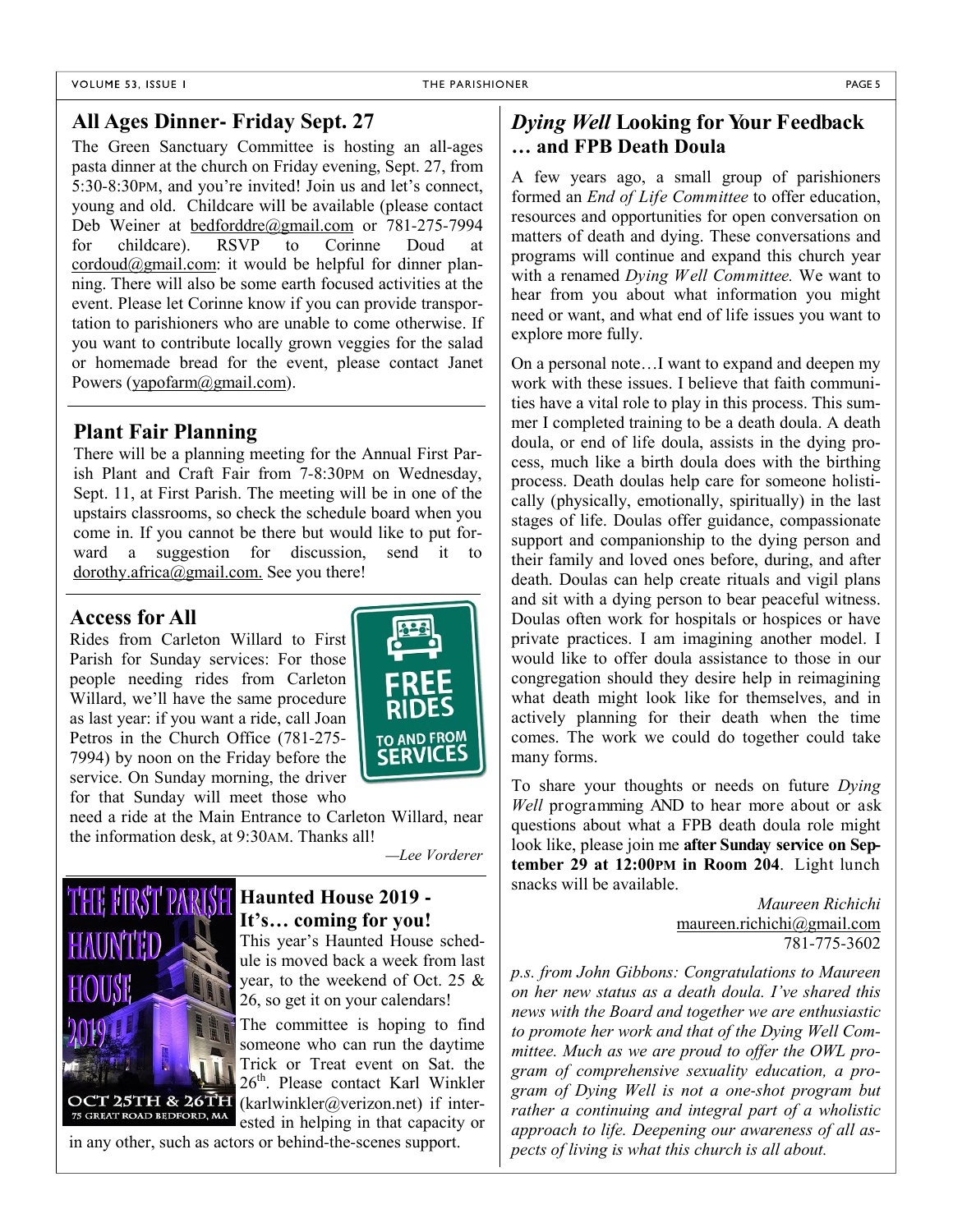

Partner Church teenagers. There is no high school in the area, so they must go to Udvarhely, the nearest city. First Parish sends \$300 scholarships to all whose families are from Abásfalva. This greatly helps pay the kids' expenses. Would you like to offer your support? Folks usually share one person @ \$150. Contact Sharon McDonald at 781- 275-5643 or shar.mcd77@gmail.com.

# **The church is IN the building...**

Some of you may already know what a great community FPB is. We do all kinds of wonderful things to care for those less fortunate and for the planet. We do our best to look out for each other in any way we can, but did you know we also have a Lay Pastoral Care team?

Lay Pastoral is a special group of trained lay people. We meet regularly with the ministers for updates on parishioners who might appreciate or benefit from some extra attention. Some of us have trained as medical professionals and some of us have a lifetime of experience to share. We try to help John and Annie care for all parishioners from birth thru death and all the bumps in the journey between.

We work closely with the Caring Crew to help meet the needs of all parishioners. While Caring Crew arranges for meals, rides and short term help, we provide emotional support, visits, cards, and clinics/workshops at church. We try to connect the generations thru activities such as the monthly "caring cards" table, Mystery Friends and the Cookie Express. We are always on the lookout for anyone needing help be it thru the "joys and concerns" of the candle stand or word of mouth from parishioners.

If you or someone you know could use a little extra love, please don't hesitate to reach out to us. We will do whatever we can to help with whatever comes your way.

Warmly,

*Liz Hanegan, Nancy Daugherty, Maria Green, Sandy Boczenowski, Bob Batt, Susan Lincoln, Marge Heckman*

# **Caring Crew Survey**

One of the most beautiful aspects of First Parish is that we take care of each other. Yes, we meet each other's spiritual needs through emotional support, worship, small groups, choir, calls, visits and cards from the lay pastoral team, pastoral care from your ministers and other staff. In addition, we try to meet each other's more tangible needs. That's why we have the Caring Crew! When an illness, injury, death or family crisis strikes it can be overwhelming. Even joyful events like a new baby can make life chaotic. How to get to that medical appointment, what to feed yourself for dinner, who can take the kids… it's hard to navigate those needs on top of the emotional aspect. This is what the Caring Crew is for.

We know that this congregation is full of people who have gifts and expertise to offer as well as needs that you may be hesitant to share. That's why we've designed a brief survey that we hope every parishioner will fill out. It will ask some simple questions about what life experiences, skills and practical support you can offer this community and what type of support you might need in return. Please take a few minutes and help us help each other: **bit.ly/caringFPB**. For a paper version please see the monthly Caring Cards table at coffee hour or look for a blank copy in the pews that can be returned to your parish minister Annie Gonzalez Milliken in her mailbox or in person.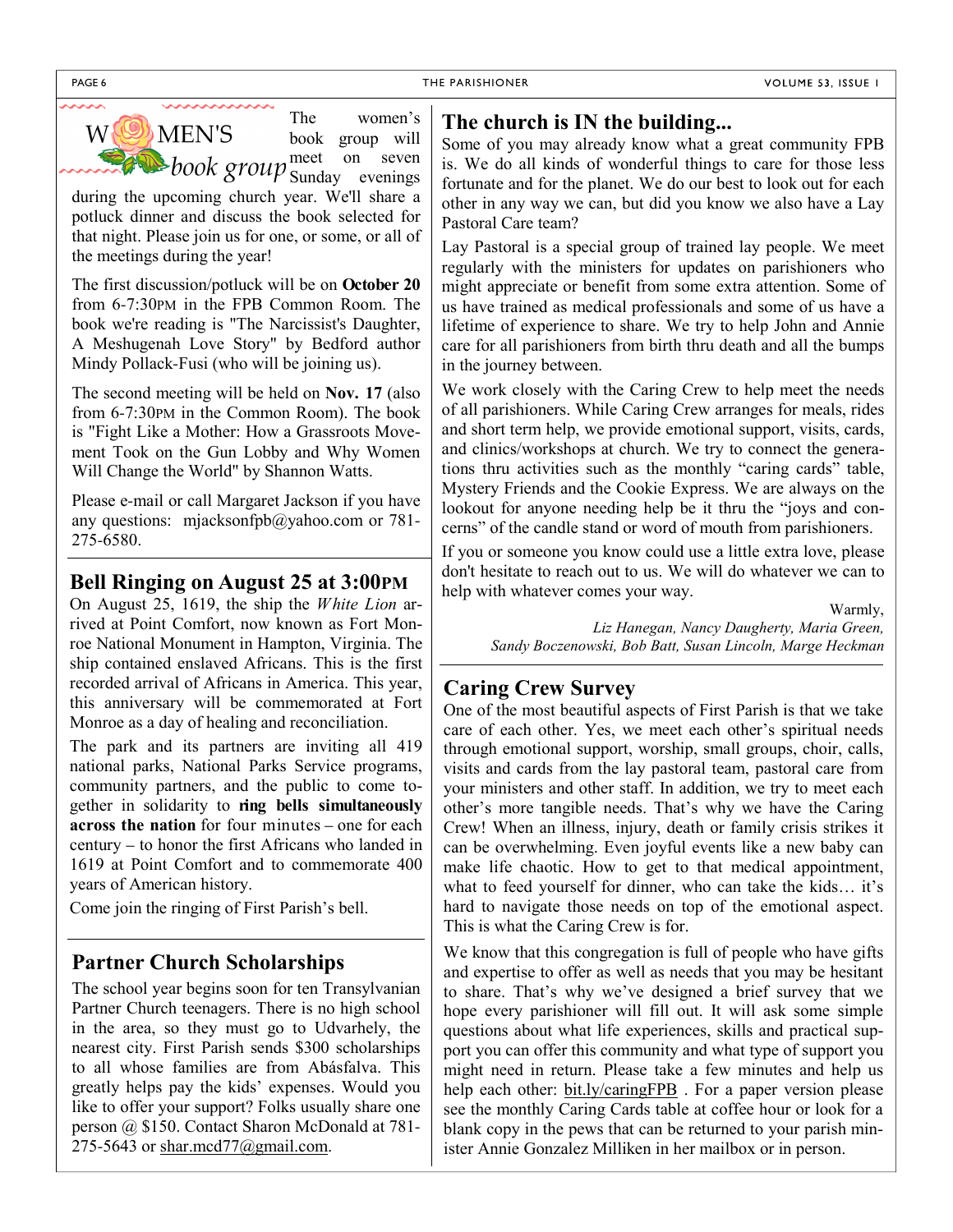#### **September Caring Crew**



If you or someone you know at First Parish needs temporary assistance with meals, rides to medical appointments or other errands, please let us know. We have a team of volunteers who are ready to help. The Coordina-

tor for the month of September is Susan Lincoln. She can be reached at 617-319-1662 or by email: Susanmlincoln@gmail.com

Please see Rev. Annie's article on the previous page, for how you can be involved in this supportive network that brings so much meaning to our caring community.

*~Sandy Boczenowski* 

# **Boston Immigration Justice Accompaniment Network (BIJAN)**

BIJAN serves those who are being held in immigration jail and upon their release. They maintain a bond fund, a 24-hour hotline, support in court/ICE check-ins, and transportation.

The following items are requested for folks when they are released. (Most are dropped at South Station with a travel voucher and nothing more, and often times have to travel many hours.)

Please donate any of the following items as you are able to one of our areas resources for immigrants. There is a blue box under the table outside the common room. It will be there until the end of September. Any Visa Cards/cash donations should be given directly to Joan in the office.

- plain T-shirts (sizes small & medium most needed) new or great condition
- backpacks (new or great condition)
- new socks
- shoe laces
- belts
- nutritious & nonperishable snacks
- travel-sized items of toothpaste/toothbrush/ tissues/pillows/hand sanitizer
- VISA gift cards (\$10-\$50 increments)
- quarters

*Marlene Myers* 865-456-4040 Congratulations to *Amy Theobald and Sal Porras* who, on July 27, were joyfully married in Roswell, GA with John Gibbons officiating… Our thoughts are with *Peggy Duesenberry* and family on the recent death of Peggy's brother, John… Also in our

thoughts is *Martha Gruson,* whose son died this summer… There will be an informal memorial gathering for long-time parishioner *John Huenefeld* on Saturday, September 28 from 1-4 in our Common Room, with remembrances shared at 1:30… In a loving private ceremony, *Mike Seibert's parents'* ashes were interred in our Memorial Garden on August 11.

Congratulations to the *Waters Family* of Chelmsford on the joyous dedication of one-year old *Ella Rose* on Aug. 4 in our sanctuary with John Gibbons officiating. Ella's parents are Kia and Eli; her sisters are Mia and Sophia. We hope to see them all this fall!

#### **News from the Parish Nose**

*Louise Curtis* is back home at Carleton Willard after a hospital sojourn for an infection… *Paul Vears* continues to recuperate at



CareOne in Concord, hoping to return home soon… *Tom Larkin* had bypass surgery this summer and is still recuperating at home... Our *Transylvanian partner village* is celebrating its annual Village Days, including a photo exhibition of scenes from the WWI & WWII eras. Bedford photos from that time are included… *Merry Kassoy*, feeling less energetic, welcomes visits and calls from friends… *Ian Watt* is lighter by the weight of his appendix… *Marcia Chertok's husband, Allan*, is recuperating after being airlifted from the Vineyard for heart troubles… *Kieran Binney* and *Giuliana Knox* had wondrous times as Star Island Pels (Pelicans, staff members)… *Chesley Logcher* had a beatboxing gala  $80^{th}$  birthday bash at FPB... Among others, *AGM* spoke at the 7/12 Lights for Liberty vigil on the Common protesting immigration policies, and on 8/14 *JEG* spoke at the interfaith response to Gun Violence… *Julie Zacharakis* is relieved and totally OK after thyroid surgery… *JEG* recently visited *Deb Picciuto's 103-year old mother Clare* who sends greetings to all at First Parish… Halos to *Kath McCafferty, Karen Frederick, Bob Dorer, Joanne Glover, Bob Bass, and Bob Batt*  who recently cleaned our closets… Did you know that *John and Jennifer McClain* have purchased 8 Maple Street (behind the church) and will move there after significant renovations?… Note there are new leaves on our Tree of Life "Legacy Society" plaque, recognizing those who have remembered FPB in their estate planning. Also new leaves and bricks recognizing those interred in our Memorial Garden. Check them out!… And did you notice that floors have been refinished in our Common Room, kitchen, and chancel?… On a road trip in the South, *JEG* visited a Park Service civil rights interpretive center on the road between Selma and Montgomery. Who should be immortalized in a prominent quotation on the wall? Our late parishioner Grace Lindquist who participated in the 1965 march! *—tpn*